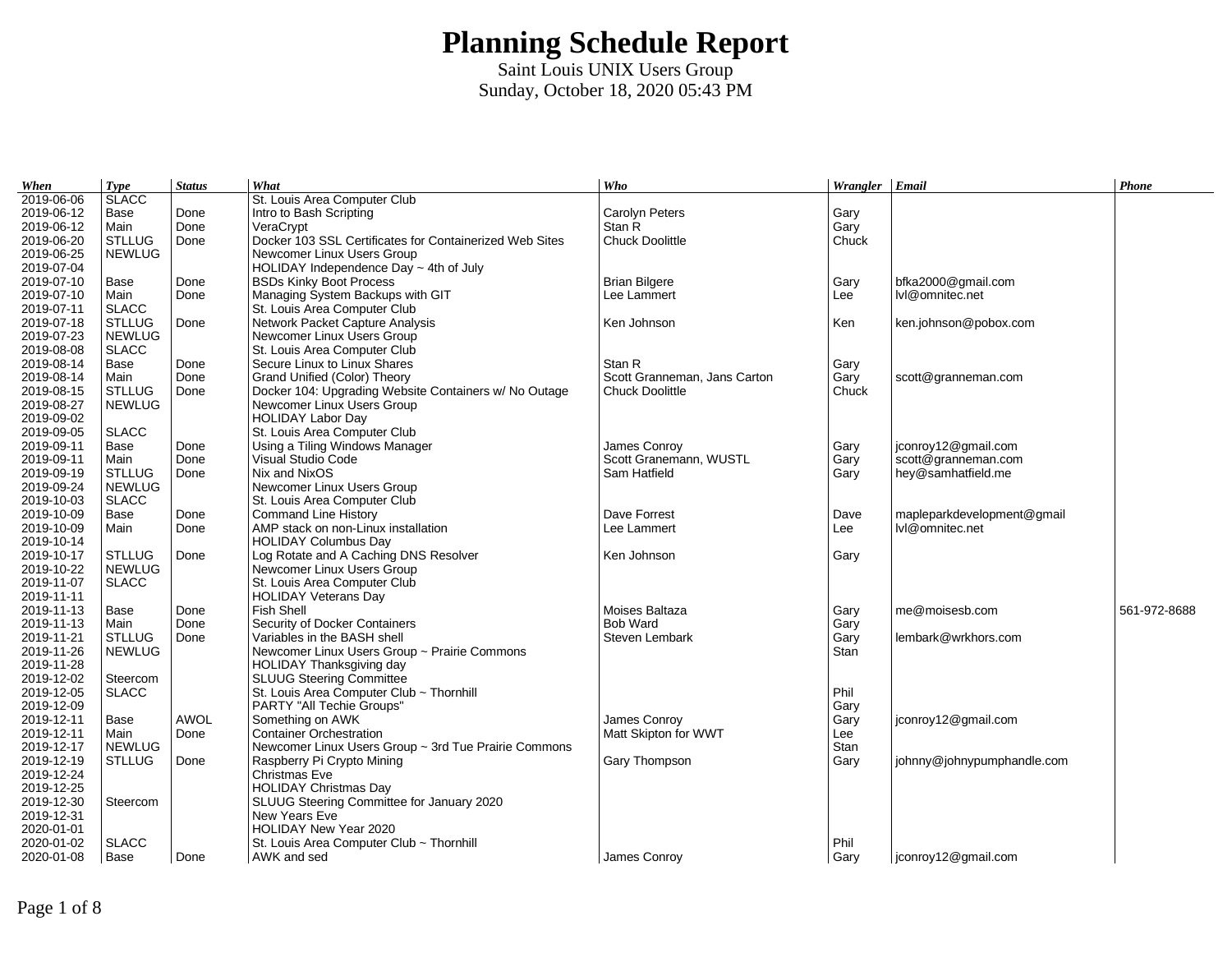| When                     | <b>Type</b>              | <b>Status</b> | What                                                               | Who                            | Wrangler Email |                             | $\boldsymbol{Phone}$ |
|--------------------------|--------------------------|---------------|--------------------------------------------------------------------|--------------------------------|----------------|-----------------------------|----------------------|
| 2020-01-08               | Main                     | Done          | Cloud Concepts for Unix Gurus                                      | Joe Epplin                     | R. Seibel      | epplinj@objectcomputing.com |                      |
| 2020-01-16               | <b>STLLUG</b>            | Done          | <b>CEPH File System</b>                                            | Michael Carrington of SuSE     | Gary           | mcarrington@suse.com        |                      |
| 2020-01-20               |                          |               | HOLIDAY MLK Day                                                    |                                |                |                             |                      |
| 2020-01-28               | <b>NEWLUG</b>            |               | Newcomer Linux Users Group ~ Prairie Commons                       |                                | Stan           |                             |                      |
| 2020-02-03               | Steercom                 |               | <b>SLUUG Steering Committee</b>                                    |                                |                |                             |                      |
| 2020-02-06               | <b>SLACC</b>             |               | St. Louis Area Computer Club ~ Rock Road                           |                                | Phil           |                             |                      |
| 2020-02-12               |                          |               | SLUUG Annual Meeting and Elections                                 |                                |                |                             |                      |
| 2020-02-12               | Base                     | Done          | File permissions                                                   | Stan R                         |                |                             |                      |
| 2020-02-12               | Main                     | Done          | AWS VPS Amazon Virtual Private Cloud                               | Steven Lembark                 | Gary           | lembark@wrkhors.com         |                      |
| 2020-02-17               |                          |               | <b>HOLIDAY Presidents Day</b>                                      |                                |                |                             |                      |
| 2020-02-20               | <b>STLLUG</b>            | Done          | ANTI-SPAM with Sender Policy Framework                             | Dave Forrest                   | Gary           | mapleparkdevelopment@gmail. |                      |
| 2020-02-25               | <b>NEWLUG</b>            |               | Newcomer Linux Users Group ~ Rock Road                             |                                | Stan           |                             |                      |
| 2020-03-02               | Steercom                 |               | SLUUG Steering Committee and Count Ballots                         |                                |                |                             |                      |
| 2020-03-11               | Base                     | Done          | <b>NMAP Scripts</b>                                                | Tony Zafiropoulos SysEngr CISA | Gary           |                             |                      |
| 2020-03-11               | Main                     | Done          | Amateur Radio and Open Source Software                             | Kyle Krieg                     | Lee            | aa0z@slsrc.org              |                      |
| 2020-03-12               | <b>SLACC</b>             |               | St. Louis Area Computer Club ~ 2nd Thu Thornhill                   |                                | Phil           |                             |                      |
| 2020-03-19               | <b>STLLUG</b>            | Done          | Hardware: FPGAs, ASICs, CPUs                                       | <b>Brice Meyer</b>             | Gary           | bmeyer@sei.cmu.edu          |                      |
| 2020-03-24               | <b>NEWLUG</b>            | Cancelled     | Newcomer Linux Users Group ~ Thornhill                             |                                | Stan           |                             |                      |
| 2020-03-30               | Steercom                 |               | <b>SLUUG Steering Committee forApril</b>                           |                                |                |                             |                      |
| 2020-04-02               | <b>SLACC</b>             |               | St. Louis Area Computer Club ~ ONLINE                              |                                | Phil           |                             |                      |
| 2020-04-04               |                          |               | Library Reservations ~ Indefinet Delay                             | Stan & Phil?                   |                |                             |                      |
| 2020-04-08               | Base                     | Done          | Working ONLINE ~ A Familiarity Period                              | Stan R                         | Gary           | stanr@sluug.org             | 314-298-1183         |
| 2020-04-08               | Main                     | Done          | Diango                                                             | <b>Tyler Rudie</b>             | Gary           | rudiet@gmail.com            | 636-734-8977         |
| 2020-04-16               | <b>STLLUG</b>            | Done          | Linux at the Open Network Laboratory WUSTL                         | Dr. Parwatkar of WUSTL         | Ken J.         |                             |                      |
| 2020-04-28               | <b>NEWLUG</b>            |               | Newcomer Linux Users Group ~ ONLINE                                |                                | Stan           |                             |                      |
| 2020-05-04               | Steercom                 |               | SLUUG Steering Committee ~ ONLINE                                  |                                |                |                             |                      |
| 2020-05-07               | <b>SLACC</b>             |               | St. Louis Area Computer Club ~ ONLINE                              |                                | Phil           |                             |                      |
| 2020-05-13               | Base                     | <b>AWOL</b>   | Magic Mirrors and Smoke                                            | Stan Reichardt                 |                |                             |                      |
| 2020-05-13               | Main                     | Done          | Websites with Let's Encrypt Certs                                  | Lee Lammert                    |                |                             |                      |
| 2020-05-21<br>2020-05-25 | <b>STLLUG</b>            | Done          | <b>Bash Interpolation</b>                                          | Steven Lembark                 | Gary           | lembark@wrkhors.com         |                      |
| 2020-05-26               | <b>NEWLUG</b>            |               | <b>HOLIDAY Memorial Day</b><br>Newcomer Linux Users Group ~ ONLINE |                                | Stan           |                             |                      |
| 2020-06-01               |                          |               | SLUUG Steering Committee ~ ONLINE                                  |                                |                |                             |                      |
| 2020-06-04               | Steercom<br><b>SLACC</b> |               | St. Louis Area Computer Club ~ ONLINE                              |                                | Phil           |                             |                      |
| 2020-06-10               | Base                     | Done          | Activating Linux on a Chromebook                                   | Don Ellis                      | Gary           |                             |                      |
| 2020-06-10               | Main                     | Done          | <b>DNS Wars</b>                                                    | David Forrest                  | Gary           | mapleparkdevelopment@gmail. |                      |
| 2020-06-18               | <b>STLLUG</b>            | Done          | Ethereum/VeChain Supply Chain                                      | Brendan Laiben                 | R. Seibel      | laibenb@objectcomputing.com |                      |
| 2020-06-23               | <b>NEWLUG</b>            |               | Newcomer Linux Users Group ~ ONLINE                                |                                | Stan           |                             |                      |
| 2020-06-29               | Steercom                 |               | SLUUG Steering Committee for July ~ ONLINE                         |                                |                |                             |                      |
| 2020-07-02               | <b>SLACC</b>             |               | St. Louis Area Computer Club ~ ONLINE                              |                                |                |                             |                      |
| 2020-07-04               |                          |               | $HOLIDAY$ Independence Day $\sim$ 4th of July                      |                                |                |                             |                      |
| 2020-07-08               | <b>Base</b>              | Done          | A Gentle Intoduction to Markdown                                   | Ed Howland                     | gary           | ed.howland@gmail.com        |                      |
| 2020-07-08               | Main                     | Done          | A Gentle Intoductiion to Docker                                    | <b>Robert Citek</b>            | gary           | Robert.Citek@gmail.com      |                      |
| 2020-07-16               | <b>STLLUG</b>            | Done          | Using UNIX CLI tools written in Rust                               | Michael Madden                 | gary           | michael madden@fastmail.com |                      |
| 2020-07-28               | <b>NEWLUG</b>            |               | Newcomer Linux Users Group ~ ONLINE                                |                                |                |                             |                      |
| 2020-08-03               | Steercom                 |               | SLUUG Steering Committee ~ ONLINE                                  |                                |                |                             |                      |
| 2020-08-06               | <b>SLACC</b>             |               | St. Louis Area Computer Club $\sim$ ONLINE                         |                                |                |                             |                      |
| 2020-08-12               | Base                     | Done          | Using dnsmasq to handle DHCP and name resolution                   | Dave Forrest                   | Gary           |                             |                      |
| 2020-08-12               | Main                     | Done          | Voting Technologies and Security                                   | Scott Granneman, WUSTL         | Gary           | scott@granneman.com         |                      |
| 2020-08-20               | <b>STLLUG</b>            | Done          | Using Open Tools to Sell your Art                                  | <b>Bryce Meyer</b>             | Gary           | bmeyer@sei.cmu.edu          |                      |
| 2020-08-25               | <b>NEWLUG</b>            |               | Newcomer Linux Users Group ~ ONLINE                                |                                |                |                             |                      |
| 2020-08-31               | Steercom                 |               | SLUUG Steering Committee for September ~ ONLINE                    |                                |                |                             |                      |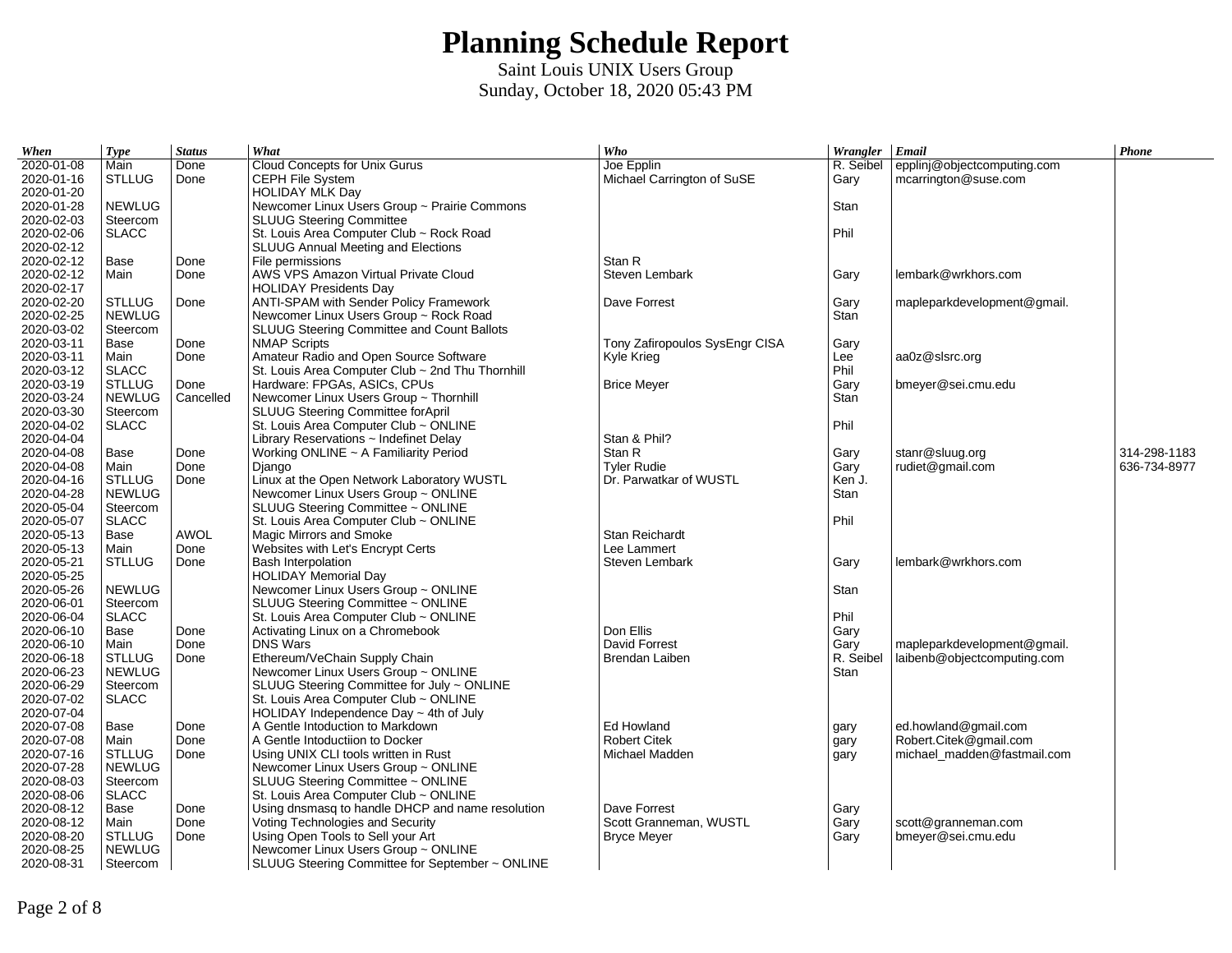| When       | <b>Type</b>   | <b>Status</b> | What                                               | Who                                   | Wrangler Email |                        | Phone        |
|------------|---------------|---------------|----------------------------------------------------|---------------------------------------|----------------|------------------------|--------------|
| 2020-09-03 | <b>SLACC</b>  |               | St. Louis Area Computer Club ~ ONLINE              |                                       |                |                        |              |
| 2020-09-09 | Base          | Done          | Apple Phone iOS 14 Details                         | Scott Granneman                       | Gary           | scott@granneman.com    |              |
| 2020-09-09 | Main          | Not Done      |                                                    |                                       |                |                        |              |
| 2020-09-17 | <b>STLLUG</b> | Done          | CephFS and Uyuni Project                           | Michael Carrington and Patrick Swartz | Gary           | mcarrington@suse.com   |              |
| 2020-09-22 | <b>NEWLUG</b> |               | Newcomer Linux Users Group ~ ONLINE                |                                       |                |                        |              |
| 2020-10-01 | <b>SLACC</b>  |               | St. Louis Area Computer Club ~ ONLINE              |                                       |                |                        |              |
| 2020-10-03 |               |               | Library Reservations NOT Available                 | Stan & Phil?                          |                |                        |              |
| 2020-10-05 | Steercom      |               | SLUUG Steering Committee ~ ONLINE                  |                                       |                |                        |              |
| 2020-10-14 | Base          | Done          | Use SimpleScreenRecorder                           | Stan R                                |                |                        |              |
| 2020-10-14 | Main          | Done          | The World of Browsers                              | Scott Granneman                       | Gary           | scott@granneman.com    |              |
| 2020-10-22 | <b>STLLUG</b> | Confirmed     | <b>Wirequard VPN</b>                               | <b>Andrew Denner</b>                  | Lee            | denner@gmail.com       |              |
| 2020-10-27 | <b>NEWLUG</b> |               | Newcomer Linux Users Group ~ ONLINE                |                                       |                |                        |              |
| 2020-10-31 |               |               | Holloween with Full Moon                           |                                       |                |                        |              |
| 2020-11-02 | Steercom      |               | SLUUG Steering Committee ~ ONLINE                  |                                       |                |                        |              |
| 2020-11-03 |               |               | <b>Election Day</b>                                |                                       |                |                        |              |
| 2020-11-05 | <b>SLACC</b>  |               | St. Louis Area Computer Club ~ ONLINE              |                                       |                |                        |              |
| 2020-11-11 |               |               | <b>HOLIDAY Vetrans Day</b>                         |                                       |                |                        |              |
| 2020-11-11 | Base          | Confirmed     | Using make utility                                 | Ed Howland                            | stan           | ed.howland@gmail.com   | 616-430-4039 |
| 2020-11-11 | Main          | Available     |                                                    |                                       |                |                        |              |
| 2020-11-11 | Main          | Confirming    | openVAS upgrade (No earlier than Oct)              | Tony Zafiropoulos SysEngr CISA        | Gary           | tonyz@CTiTEK.com       | 314-504-3974 |
| 2020-11-11 | Main          | Idea          | Apple interfaces and accessories for audio & video | Don Ellis                             | Gary           |                        |              |
| 2020-11-11 | Main          | Idea          | Block Chain Concepts (WITHOUT ANY BITCOIN)         | Prof.Feng Hou, Maryville              | R. Seible      | fhou@maryville.edu     |              |
| 2020-11-11 | Main          | Idea          | Collect all logins                                 | Joe Bohnenstiehl                      | Gary           | jbohnens@gmail.com     |              |
| 2020-11-11 | Main          | Idea          | Computing for the Visually Impared                 | Ed Howland                            | Gary           | ed.howland@gmail.com   | 616-430-4039 |
| 2020-11-11 | Main          | Idea          | How Bad is Cryptocurrency                          | Steven Lembark                        | Gary           | lembark@wrkhors.com    |              |
| 2020-11-11 | Main          | Idea          | Ins and outs of Firewalld                          | Lee Lammert                           | Lee            |                        |              |
| 2020-11-11 | Main          | Idea          | Redhat OpenShift Container Platform                | https://OpenShift.com                 |                |                        |              |
| 2020-11-11 | Main          | Idea          | Tsunami Vulnerability Scanner                      | Security Now! #775 - 07-14-20         |                |                        |              |
| 2020-11-11 | Main          | Idea          | Using git for distributed version control of files | <b>Robert Citek</b>                   | gary           | Robert.Citek@gmail.com |              |
| 2020-11-11 | Main          | Idea          | Using High End Graphic Cards                       | <b>Brice Meyer</b>                    | Gary           | bmeyer@sei.cmu.edu     |              |
| 2020-11-11 | Main          | Idea          | ZoneMinder (January 2020 was latest release)       | <b>Andrew Bauer</b>                   | Gary           |                        |              |
| 2020-11-19 | <b>STLLUG</b> | Available     |                                                    |                                       |                |                        |              |
| 2020-11-19 | <b>STLLUG</b> | Confirming    | Linux and MS Windows on same computer              | Ken Johnson                           | Gary           | ken.johnson@pobox.com  |              |
| 2020-11-19 | <b>STLLUG</b> | Idea          | IBM and Red Hat                                    | George Switzer                        | Gary           | qswitzer@us.ibm.com    | 309-264-8569 |
| 2020-11-19 | <b>STLLUG</b> | Idea          | Microsoft's Windows Subsystem for Linux (WSL2)     | Ahjay, Glenn, Brian W. Caldwell       | Gary           |                        |              |
| 2020-11-19 | <b>STLLUG</b> | Idea          | Oracle Linux                                       | Jeff Logullo                          | Gary           | jeff@logullo.com       | 314-795-8855 |
| 2020-11-19 | <b>TBD</b>    | Idea          | Ansible/Puppet on Cloud Containers                 | Frank M. Syler                        | Gary           | me@franksiler.com      |              |
| 2020-11-19 | TBD           | Idea          | OpenWrt ~ Secure Your Router with Linux            | https://openwrt.org/                  |                |                        |              |
| 2020-11-19 | TBD           | Idea          | Overview of Functional Programming                 | っ                                     |                |                        |              |
| 2020-11-19 | TBD           | Idea          | PXE boot using pfsense and freenas                 | <b>Wendell Barber</b>                 | Gary           | pure102@hotmail.com    |              |
| 2020-11-19 | <b>TBD</b>    | Idea          | Raspberry Pi 4 Installation                        | <b>Brian Bilgere</b>                  | Gary           | bfka2000@gmail.com     |              |
| 2020-11-19 | TBD           | Idea          | Ripgrep and FZF (should this be 2 seprate?)        | Tom Hrausicky                         | Gary           | tchrabusicky@gmail.com |              |
| 2020-11-19 | TBD           | Idea          | serverless on Cloud Containers                     | Frank M. Syler                        | Gary           | me@franksiler.com      |              |
| 2020-11-19 | <b>TBD</b>    | Idea          | Smoking Docker (58 slides)                         | Steven Lembark                        | Gary           | lembark@wrkhors.com    |              |
| 2020-11-19 | TBD           | Idea          | SUSE on Raspberry Pi                               | Joe Bohnenstiehl                      | Gary           | jbohnens@gmail.com     |              |
| 2020-11-19 | <b>TBD</b>    | Idea          | terraform on Cloud Containers                      | Frank M. Syler                        | Gary           | me@franksiler.com      |              |
| 2020-11-19 | TBD           | Idea          | Yubikey ~ Multi Factor Authentication Device       |                                       |                |                        |              |
| 2020-11-24 | <b>NEWLUG</b> |               | Newcomer Linux Users Group ~ ONLINE                |                                       |                |                        |              |
| 2020-11-26 |               |               | <b>HOLIDAY Thanksgiving Day</b>                    |                                       |                |                        |              |
| 2020-11-30 | Steercom      |               | SLUUG Steering Committee for December ~ ONLINE     |                                       |                |                        |              |
| 2020-12-03 | <b>SLACC</b>  |               | St. Louis Area Computer Club ~ ONLINE              |                                       |                |                        |              |
| 2020-12-09 | Base          | Available     |                                                    |                                       |                |                        |              |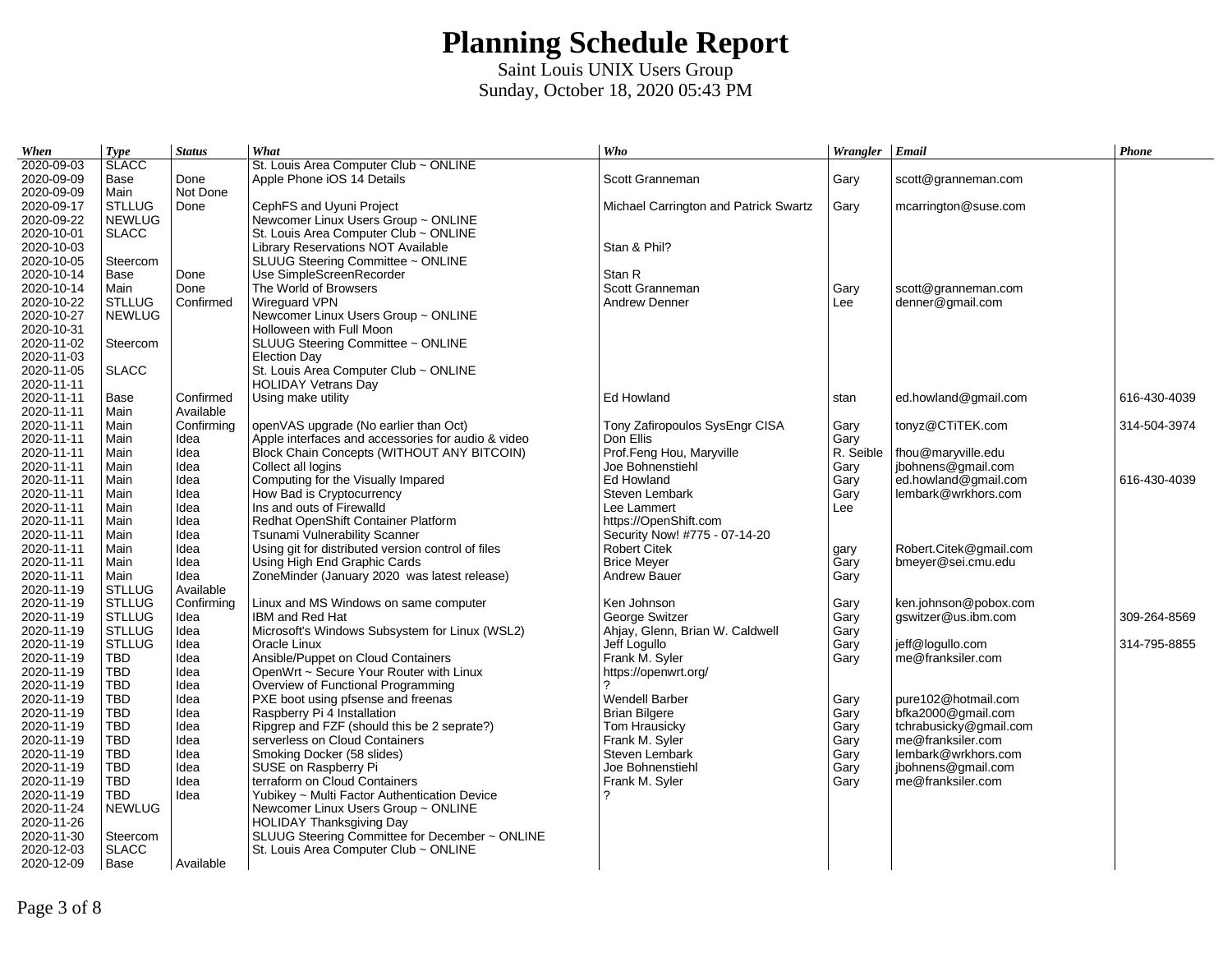| When       | <b>Type</b> | <b>Status</b> | What                                                    | Who                           | Wrangler   Email |                     | Phone |
|------------|-------------|---------------|---------------------------------------------------------|-------------------------------|------------------|---------------------|-------|
| 2020-12-09 | Base        | Confirming    | Anything He Wants To Do in 30 Minutes                   | Scott Granneman               | Gary             | scott@granneman.com |       |
| 2020-12-09 | Base        | Idea          | Advantages and disadvantages of Linux                   | https://meterpreter.org/      |                  |                     |       |
| 2020-12-09 | Base        | Idea          | AWK and sed                                             | James Conroy BASE 2020-01-08  |                  |                     |       |
| 2020-12-09 | Base        | Idea          | Boot process                                            |                               |                  |                     |       |
| 2020-12-09 | Base        | Idea          | Chkconfig, init.d, etc.                                 | 2                             |                  |                     |       |
| 2020-12-09 | Base        | Idea          | Chrome / Chromium-browser                               | 2                             |                  |                     |       |
| 2020-12-09 | Base        | Idea          | Dia (drawing software)                                  | stanr BASE 2013-01-09         |                  |                     |       |
| 2020-12-09 | Base        | Idea          | Division of OSS projects                                |                               |                  |                     |       |
| 2020-12-09 | Base        | Idea          | DNS installation, setup, and configure                  | ?                             |                  |                     |       |
| 2020-12-09 | Base        | Idea          | DNS Using Different Servers                             | っ                             |                  |                     |       |
| 2020-12-09 | Base        | Idea          | FILESYSTEMS(5) (see man fs)                             |                               |                  |                     |       |
| 2020-12-09 | Base        | Idea          | Finding Linux files and file contents                   | https://meterpreter.org/      |                  |                     |       |
| 2020-12-09 | Base        | Idea          | How to configure SSH in Linux                           | https://meterpreter.org/      |                  |                     |       |
| 2020-12-09 | Base        | Idea          | How to enable Remote Access MySOL                       | https://meterpreter.org/      |                  |                     |       |
| 2020-12-09 | Base        | Idea          | How to set up a UFW firewall                            | https://meterpreter.org/      |                  |                     |       |
| 2020-12-09 | Base        | Idea          | Installing OS-signing keys in UEFI                      |                               |                  |                     |       |
| 2020-12-09 | Base        | Idea          | install OpenVPN Server in Linux                         | https://meterpreter.org/      |                  |                     |       |
| 2020-12-09 | Base        | Idea          | $IRC$ ~ internet Relay Chat                             |                               |                  |                     |       |
| 2020-12-09 | Base        | Idea          | Kallithea (source code repository hosting)              |                               |                  |                     |       |
| 2020-12-09 | Base        | Idea          | LibreOffice Draw                                        |                               |                  |                     |       |
| 2020-12-09 | Base        | Idea          | Linux Log Analysis                                      | https://meterpreter.org/      |                  |                     |       |
| 2020-12-09 | Base        | Idea          | Linux terminal shortcuts                                | https://meterpreter.org/      |                  |                     |       |
| 2020-12-09 | Base        | Idea          | MS Windows regedit - edit Windows registry from Linux   | 2                             |                  |                     |       |
| 2020-12-09 | Base        | Idea          | mutt email client                                       | Jeff Muse MAIN 2013-01-09     |                  |                     |       |
| 2020-12-09 | Base        | Idea          | nginx (web server, reverse proxy, etc.)                 |                               |                  |                     |       |
| 2020-12-09 | Base        | Idea          | OpenSSL (CSRs, certificates, s client)                  | ?                             |                  |                     |       |
| 2020-12-09 | Base        | Idea          | <b>Physical Security</b>                                | 2                             |                  |                     |       |
| 2020-12-09 | Base        | Idea          | Regular expressions                                     | 2                             |                  |                     |       |
| 2020-12-09 | Base        | Idea          | Remote access to Linux, Windows, macOS                  |                               |                  |                     |       |
| 2020-12-09 | Base        | Idea          | Secure Enhanced Linux (SELinux)?                        | https://meterpreter.org/      |                  |                     |       |
| 2020-12-09 | Base        | Idea          | Standard In/Out/Error, Redirection, and Pipes           |                               |                  |                     |       |
| 2020-12-09 | Base        | Idea          | Survey audio processing software                        | 2                             |                  |                     |       |
| 2020-12-09 | Base        | Idea          | Survey video processing software                        |                               |                  |                     |       |
| 2020-12-09 | Base        | Idea          | Top 10 most useful Linux commands                       | https://meterpreter.org/      |                  |                     |       |
| 2020-12-09 | Base        | Idea          | Use cat command (can combine files)                     | https://meterpreter.org/      |                  |                     |       |
| 2020-12-09 | Base        | Idea          | Use cp, mv, rm, and touch commands $\sim$ manage files  | https://meterpreter.org/      |                  |                     |       |
| 2020-12-09 | Base        | Idea          | Use cut and paste commands                              |                               |                  |                     |       |
| 2020-12-09 | Base        | Idea          | Use df to report file systrem disk space usage          | https://meterpreter.org/      |                  |                     |       |
| 2020-12-09 | Base        | Idea          | Use dig command to query DNS records                    | https://meterpreter.org/      |                  |                     |       |
| 2020-12-09 | Base        | Idea          | Use Fail2ban to secure SSH service                      | Ken Johnson STLLUG 2016-12-15 |                  |                     |       |
| 2020-12-09 | Base        | Idea          | Use gitso to support others (remotely)                  |                               |                  |                     |       |
| 2020-12-09 | Base        | Idea          | Use grep to search for pattern in files                 | https://meterpreter.org/      |                  |                     |       |
| 2020-12-09 | Base        | Idea          | Use iperf command to diagnose network speed             | https://meterpreter.org/      |                  |                     |       |
| 2020-12-09 | Base        | Idea          | Use locate command                                      | https://meterpreter.org/      |                  |                     |       |
| 2020-12-09 | Base        | Idea          | Use mkdir and rmdir command $\sim$ manage directories   | https://meterpreter.org/      |                  |                     |       |
| 2020-12-09 | Base        | Idea          | Use mount command and /etc/fstab file                   |                               |                  |                     |       |
| 2020-12-09 | Base        | Idea          | Use mtr command to diagnose network problems            | https://meterpreter.org/      |                  |                     |       |
| 2020-12-09 | Base        | Idea          | Use netstat to view all open ports on Linux             | https://meterpreter.org/      |                  |                     |       |
| 2020-12-09 | Base        | Idea          | Use PGP/GPG in Email                                    |                               |                  |                     |       |
| 2020-12-09 | Base        | Idea          | Use ps, bg, fg, kill, killall, top, htop with processes | https://meterpreter.org/      |                  |                     |       |
| 2020-12-09 | Base        | Idea          | Use rsync and grsync $\sim$ local/remote file copy      |                               |                  |                     |       |
| 2020-12-09 | Base        | Idea          | Use scp and sftp commands to transfer data              | https://meterpreter.org/      |                  |                     |       |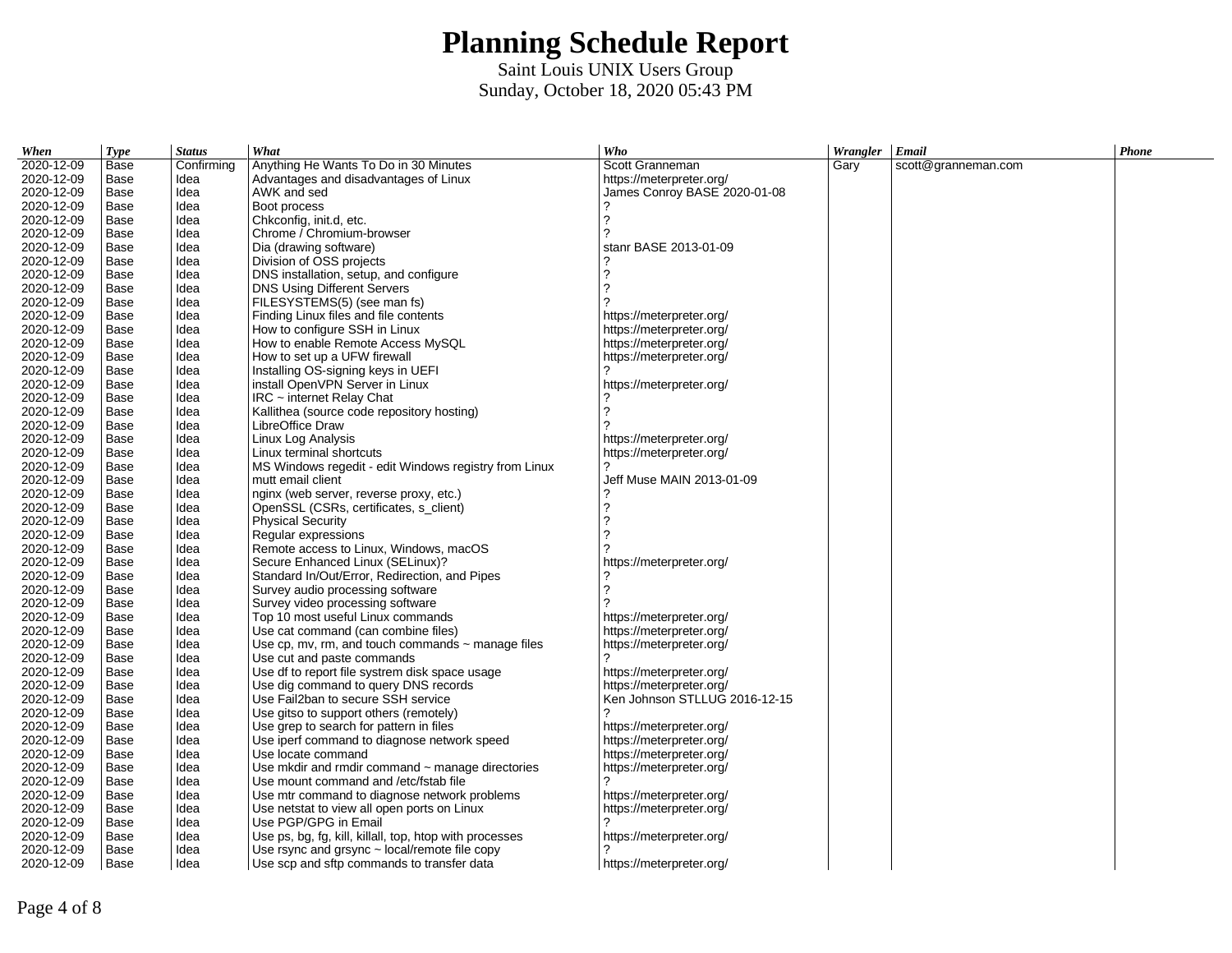| When       | <b>Type</b>                    | <b>Status</b>          | What                                                        | Who                      | Wrangler Email | Phone |
|------------|--------------------------------|------------------------|-------------------------------------------------------------|--------------------------|----------------|-------|
| 2020-12-09 | Base                           | Idea                   | Use script and scriptreplay                                 | 2                        |                |       |
| 2020-12-09 | Base                           | Idea                   | Use sort and unig commands                                  | https://meterpreter.org/ |                |       |
| 2020-12-09 | Base                           | Idea                   | Use split and cat to divide and combine files               | https://meterpreter.org/ |                |       |
| 2020-12-09 | Base                           | Idea                   | Use ss to view network status                               | https://meterpreter.org/ |                |       |
| 2020-12-09 | Base                           | Idea                   | Use sync command (finish writes to USB thumbdrives)         | っ                        |                |       |
| 2020-12-09 | Base                           | Idea                   | Use tar and gzip commands $\sim$ archive and compress files | https://meterpreter.org/ |                |       |
| 2020-12-09 | Base                           | Idea                   | Use touch command                                           | https://meterpreter.org/ |                |       |
| 2020-12-09 | Base                           | Idea                   | Use vi/vim editor                                           | https://meterpreter.org/ |                |       |
| 2020-12-09 | Base                           | Idea                   | <b>WHOIS</b>                                                | 2                        |                |       |
| 2020-12-09 | Main                           | Available              |                                                             |                          |                |       |
| 2020-12-15 | <b>NEWLUG</b>                  |                        | Newcomer Linux Users Group $\sim$ 3rd Tuesday $\sim$ ONLINE |                          |                |       |
| 2020-12-17 | <b>STLLUG</b>                  | Available              |                                                             |                          |                |       |
| 2020-12-24 |                                |                        | Christmas Eve                                               |                          |                |       |
| 2020-12-25 |                                |                        | <b>HOLDIAY Christmas Day</b>                                |                          |                |       |
| 2020-12-31 |                                |                        | New Year Eve                                                |                          |                |       |
| 2021-01-01 |                                |                        | HOLIDAY New Year 2021                                       |                          |                |       |
| 2021-01-04 | Steercom                       |                        | SLUUG Steering Committee ~ ONLINE                           |                          |                |       |
| 2021-01-07 | <b>SLACC</b>                   |                        | St. Louis Area Computer Club $\sim$ ONLINE                  |                          |                |       |
| 2021-01-13 | Base                           | Available              |                                                             |                          |                |       |
| 2021-01-13 |                                |                        |                                                             |                          |                |       |
| 2021-01-21 | Main                           | Available<br>Available |                                                             |                          |                |       |
| 2021-01-26 | <b>STLLUG</b><br><b>NEWLUG</b> |                        |                                                             |                          |                |       |
|            |                                |                        | Newcomer Linux Users Group ~ ONLINE                         |                          |                |       |
| 2021-02-01 | Steercom                       |                        | SLUUG Steering Committee ~ ONLINE                           |                          |                |       |
| 2021-02-04 | <b>SLACC</b>                   |                        | St. Louis Area Computer Club ~ ONLINE                       |                          |                |       |
| 2021-02-10 |                                |                        | <b>SLUUG Annual Meeting and Elections</b>                   |                          |                |       |
| 2021-02-10 | Base                           | Available              |                                                             |                          |                |       |
| 2021-02-10 | Main                           | Available              |                                                             |                          |                |       |
| 2021-02-18 | <b>STLLUG</b>                  | Available              |                                                             |                          |                |       |
| 2021-02-23 | <b>NEWLUG</b>                  |                        | Newcomer Linux Users Group ~ ONLINE                         |                          |                |       |
| 2021-03-01 | Steercom                       |                        | SLUUG Steering Committee ~ ONLINE                           |                          |                |       |
| 2021-03-04 | <b>SLACC</b>                   |                        | St. Louis Area Computer Club $\sim$ ONLINE                  |                          |                |       |
| 2021-03-10 | Base                           | Available              |                                                             |                          |                |       |
| 2021-03-10 | Main                           | Available              |                                                             |                          |                |       |
| 2021-03-18 | <b>STLLUG</b>                  | Available              |                                                             |                          |                |       |
| 2021-03-23 | <b>NEWLUG</b>                  |                        | Newcomer Linux Users Group ~ ONLINE                         |                          |                |       |
| 2021-03-29 | Steercom                       |                        | SLUUG Steering Committee ~ ONLINE for April                 |                          |                |       |
| 2021-04-01 | <b>SLACC</b>                   |                        | St. Louis Area Computer Club $\sim$ ONLINE                  |                          |                |       |
| 2021-04-14 | Base                           | Available              |                                                             |                          |                |       |
| 2021-04-14 | Main                           | Available              |                                                             |                          |                |       |
| 2021-04-22 | <b>STLLUG</b>                  | Available              | 4th Thursday                                                |                          |                |       |
| 2021-04-27 | <b>NEWLUG</b>                  |                        | Newcomer Linux Users Group ~ ONLINE                         |                          |                |       |
| 2021-05-03 | Steercom                       |                        |                                                             |                          |                |       |
| 2021-05-06 | <b>SLACC</b>                   |                        |                                                             |                          |                |       |
| 2021-05-12 | Base                           | Available              |                                                             |                          |                |       |
| 2021-05-12 | Main                           | Available              |                                                             |                          |                |       |
| 2021-05-20 | <b>STLLUG</b>                  | Available              |                                                             |                          |                |       |
| 2021-05-31 | Steercom                       |                        | for June                                                    |                          |                |       |
| 2021-06-03 | <b>SLACC</b>                   |                        |                                                             |                          |                |       |
| 2021-06-09 | Base                           | Available              |                                                             |                          |                |       |
| 2021-06-09 | Main                           | Available              |                                                             |                          |                |       |
| 2021-06-17 | <b>STLLUG</b>                  | Available              |                                                             |                          |                |       |
| 2021-06-22 | <b>NEWLUG</b>                  |                        |                                                             |                          |                |       |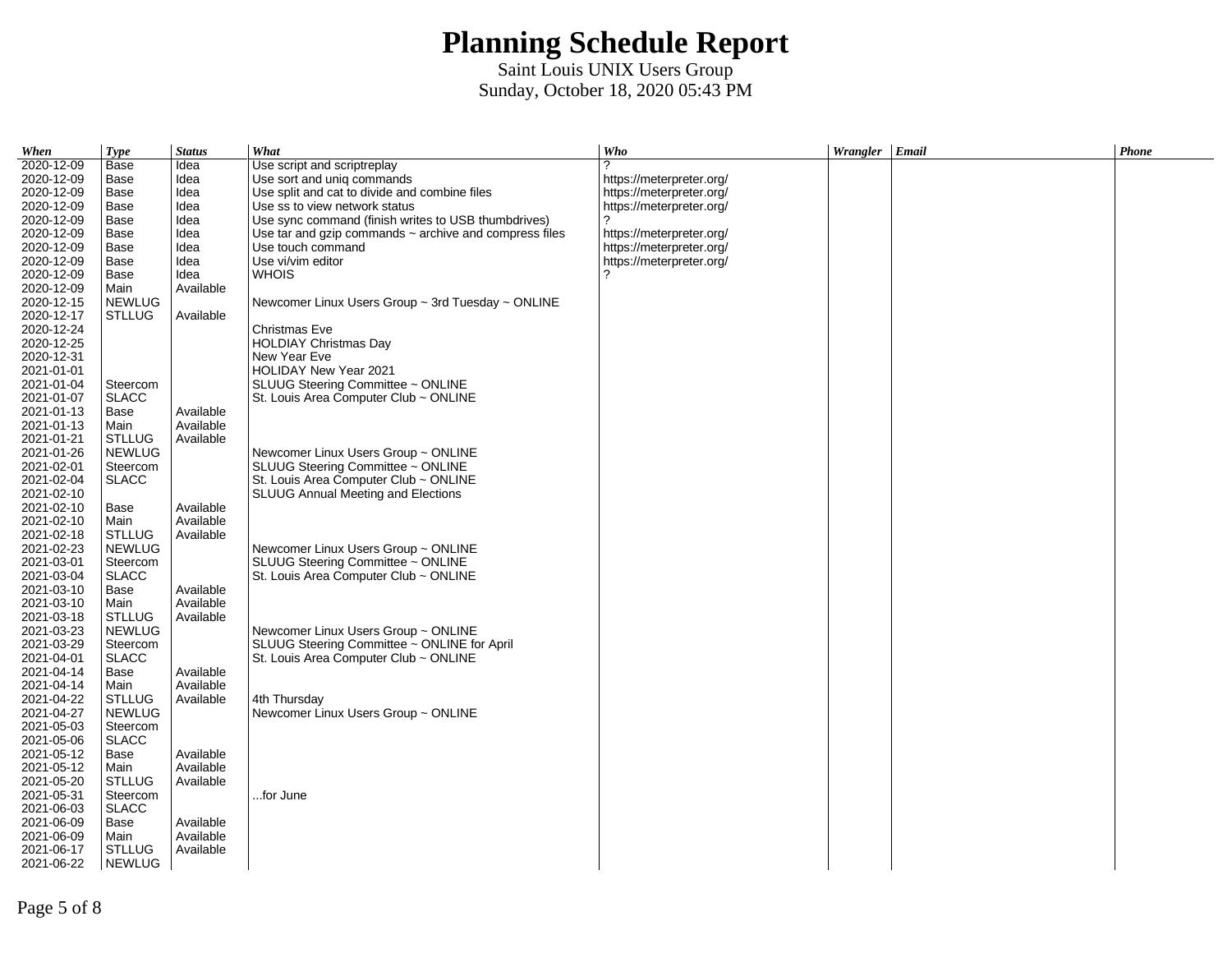| When                     | <b>Type</b>              | <b>Status</b> | What                                                        | Who                         | Wrangler Email |                     | Phone        |
|--------------------------|--------------------------|---------------|-------------------------------------------------------------|-----------------------------|----------------|---------------------|--------------|
| 2021-07-01               | <b>SLACC</b>             |               |                                                             |                             |                |                     |              |
| 2021-07-04               |                          |               | HOLIDAY Independence Day $\sim$ 4th of July                 |                             |                |                     |              |
| 2021-07-05               | Steercom                 |               |                                                             |                             |                |                     |              |
| 2021-07-14               | Base                     | Available     |                                                             |                             |                |                     |              |
| 2021-07-14               | Main                     | Available     |                                                             |                             |                |                     |              |
| 2021-07-22               | <b>STLLUG</b>            | Available     | 4th Thursday                                                |                             |                |                     |              |
| 2021-07-27               | <b>NEWLUG</b>            |               |                                                             |                             |                |                     |              |
| 2021-08-02               | Steercom                 |               |                                                             |                             |                |                     |              |
| 2021-08-05               | <b>SLACC</b>             |               |                                                             | 2                           |                |                     |              |
| 2021-08-11               | Base                     | Available     |                                                             |                             |                |                     |              |
| 2021-08-11               | Main                     | Available     |                                                             |                             |                |                     |              |
| 2021-08-19               | <b>STLLUG</b>            | Available     |                                                             |                             |                |                     |              |
| 2021-08-24               | <b>NEWLUG</b>            |               |                                                             |                             |                |                     |              |
| 2038-01-18               |                          |               | Year 2038 Problem Eve (Y2038 or Y2k38 or Unix Y2K)          |                             |                |                     |              |
| 2038-01-18               | a                        |               |                                                             |                             |                |                     |              |
| 2038-01-18               | Base                     | Idea          | SLUUG Calendar on Thunderbird Calendar                      | Stan R                      |                |                     |              |
| 2038-01-18               | Base                     | Not Ready     | Using Data Form in Calc                                     | Stan R                      | Gary           | stanr@sluug.org     | 314-298-1183 |
| 2038-01-18               | Base                     | Secondary     | Keyboard Karaoke                                            | 2                           |                |                     |              |
| 2038-01-18               | Base                     | Tutorial      | Learning Linux by Exploring                                 | Stan R                      |                |                     |              |
| 2038-01-18               | Base                     | Withdrawn     | SplashTop (Commercial Site)                                 |                             |                |                     |              |
| 2038-01-18               | Base                     | Withdrawn     | Using UUCP in this Century                                  | <b>Terry Linhardt</b>       | Gary           | tlinhardt@gmail.com |              |
| 2038-01-18               | Main                     | Impossible    | Research utilization of Linux at SLU                        | Erik Kaufman                | Gary           |                     |              |
| 2038-01-18               | <b>POC</b>               |               | This is our Kansas City contact with Red Hat                | Adam R. Motlik              | Gary           |                     | 314-266-8048 |
| 2038-01-18               | <b>STLLUG</b>            | Idea          | The Year of Linux on the Desktop                            | Linus Tovalds               | R.M.S.         |                     |              |
| 2038-01-18               | <b>STLLUG</b>            | Impossible    | Belenix Linux (Discontinued)                                | Jeff Logullo                |                | jeff@loqullo.com    |              |
| 2038-01-18               | <b>STLLUG</b>            | Withdrawn     | Everything I Know About SAMBA                               | Stan R                      | Stan R         | stanr@sluug.org     | 314-298-1183 |
| 2038-01-18               | <b>TBD</b>               | Idea          | 3D Printing                                                 |                             |                |                     |              |
| 2038-01-18               | <b>TBD</b>               | Idea          | AIX current release, features, future                       | Someone from IBM corporate? |                |                     |              |
| 2038-01-18               | <b>TBD</b>               | Idea          | Ansible (more in-depth, hands-on)                           |                             |                |                     |              |
| 2038-01-18               | <b>TBD</b>               | Idea          | Apple current release, features, future                     | 2                           |                |                     |              |
| 2038-01-18               | <b>TBD</b>               | Idea          | <b>Bitcoin</b>                                              | 2                           |                |                     |              |
| 2038-01-18               | <b>TBD</b>               | Idea          | Build and Manage Desktop Applications                       |                             | Lee            |                     |              |
| 2038-01-18               | <b>TBD</b>               | Idea          | CoffeeScript, HAML, and SASS                                | Craig Buchek                |                |                     |              |
| 2038-01-18               | <b>TBD</b>               | Idea          | coreboot                                                    |                             |                |                     |              |
| 2038-01-18               | <b>TBD</b>               | Idea          | <b>CPUs</b>                                                 | っ                           |                |                     |              |
| 2038-01-18               | <b>TBD</b>               |               |                                                             |                             |                |                     |              |
| 2038-01-18               | <b>TBD</b>               | Idea<br>Idea  | Current tools for web development<br>Desktop Distro roundup |                             |                |                     |              |
|                          | <b>TBD</b>               | Idea          |                                                             | 2                           |                |                     |              |
| 2038-01-18<br>2038-01-18 | TBD                      | Idea          | Desktop Environment roundup                                 | 2                           |                |                     |              |
| 2038-01-18               |                          |               | Developing for (web, native) iPhone                         | っ                           |                |                     |              |
| 2038-01-18               | <b>TBD</b><br><b>TBD</b> | Idea          | Diversity in Tech<br>Emacs                                  | Deech?                      |                |                     |              |
|                          |                          | Idea          |                                                             | 2                           |                |                     |              |
| 2038-01-18               | <b>TBD</b>               | Idea          | Fedora Design Suite                                         | 2                           |                |                     |              |
| 2038-01-18               | <b>TBD</b>               | Idea          | Fedora Security Lab                                         |                             |                |                     |              |
| 2038-01-18               | <b>TBD</b>               | Idea          | <b>Flying Boxes</b>                                         | Kyle Cordes                 |                |                     |              |
| 2038-01-18               | <b>TBD</b>               | Idea          | Gaming on Linux with Steam                                  | 2                           |                |                     |              |
| 2038-01-18               | <b>TBD</b>               | Idea          | Geo-separation of data centers                              |                             |                |                     |              |
| 2038-01-18               | <b>TBD</b>               | Idea          | Gnome 3 (getting past the hate)                             | 2                           |                |                     |              |
| 2038-01-18               | <b>TBD</b>               | Idea          | GPU processing                                              |                             |                |                     |              |
| 2038-01-18               | TBD                      | Idea          | <b>GUI builders</b>                                         | 2                           |                |                     |              |
| 2038-01-18               | <b>TBD</b>               | Idea          | Homebrew on Linux, macOS and Win10                          | 2                           | Don E.         | don.ellis@gmail.com |              |
| 2038-01-18               | <b>TBD</b>               | Idea          | Hostirian/Primary.NET Data Center                           | 2                           |                |                     |              |
| 2038-01-18               | <b>TBD</b>               | Idea          | HP-UX current release, features, future                     | 2                           |                |                     |              |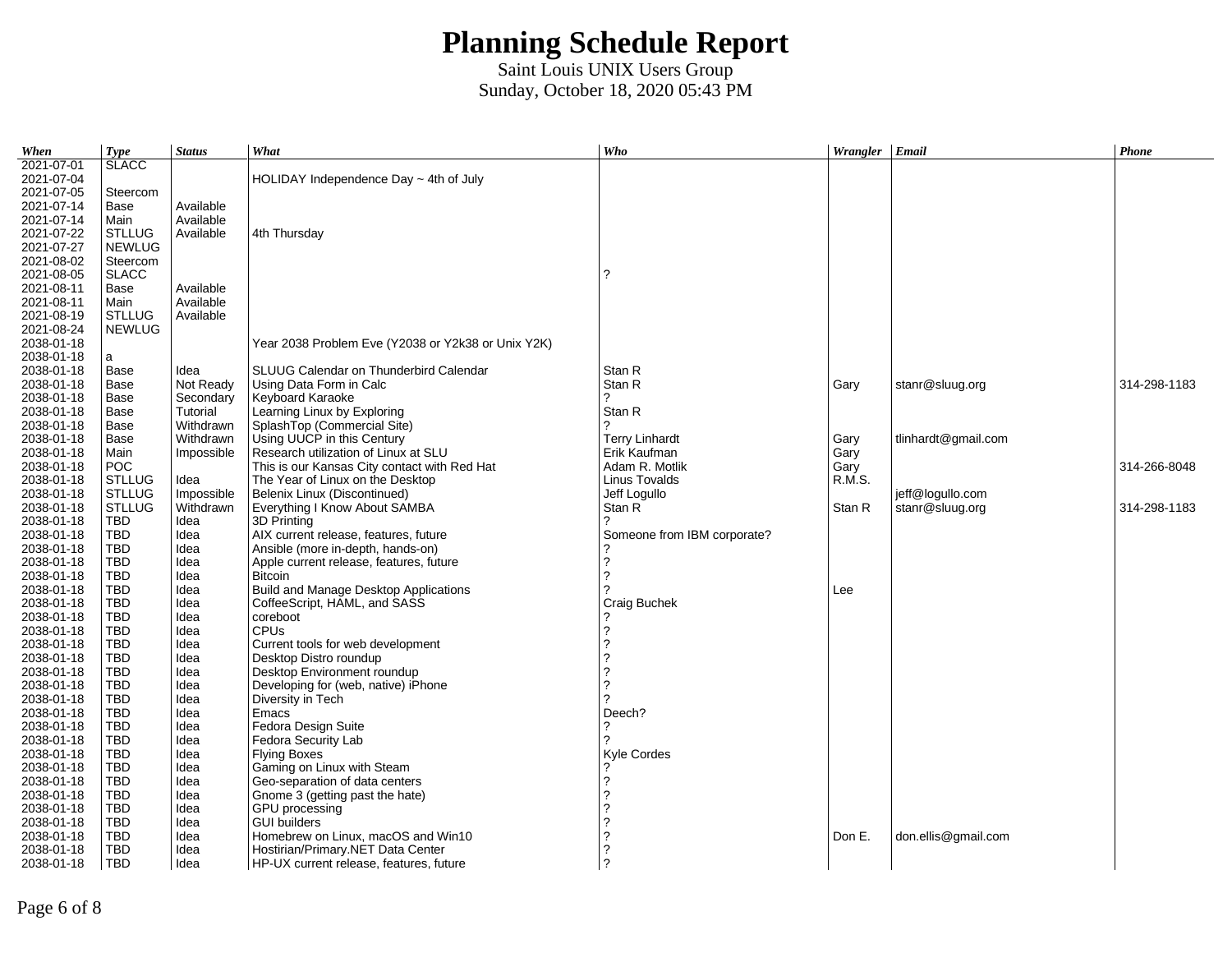| When       | <b>Type</b> | <b>Status</b> | What                                                     | Who                          | Wrangler | Email            | Phone |
|------------|-------------|---------------|----------------------------------------------------------|------------------------------|----------|------------------|-------|
| 2038-01-18 | <b>TBD</b>  | Idea          | <b>HTML</b>                                              | Craig Buchek                 |          |                  |       |
| 2038-01-18 | <b>TBD</b>  | Idea          | <b>HTTP</b>                                              | Craig Buchek                 |          |                  |       |
| 2038-01-18 | <b>TBD</b>  | Idea          | <b>IBM Virtualization Demonstration</b>                  | Sammie Allum                 |          |                  |       |
| 2038-01-18 | <b>TBD</b>  | Idea          | Key Management                                           | Yi Yang                      |          |                  |       |
| 2038-01-18 | <b>TBD</b>  | Idea          | logcheck, fcheck                                         | Craig Buchek                 |          |                  |       |
| 2038-01-18 | <b>TBD</b>  | Idea          | MAC OSX server                                           |                              |          |                  |       |
| 2038-01-18 | TBD         | Idea          | Mac OS X topics                                          | Craig Buchek                 |          |                  |       |
| 2038-01-18 | <b>TBD</b>  | Idea          | Mind-mapping Applications                                |                              |          |                  |       |
| 2038-01-18 | <b>TBD</b>  | Idea          | Munin (resource monitoring)                              | 2                            |          |                  |       |
| 2038-01-18 | <b>TBD</b>  | Idea          | <b>MySOL</b>                                             | Jeff Logullo                 |          |                  |       |
| 2038-01-18 | TBD         | Idea          | <b>NoSOL</b>                                             |                              |          |                  |       |
| 2038-01-18 | <b>TBD</b>  | Idea          | Nuclear Belly Button Battery                             |                              |          |                  |       |
| 2038-01-18 | <b>TBD</b>  | Idea          | OpenBSD for Linux Users                                  | Ken Johnson                  |          |                  |       |
| 2038-01-18 | <b>TBD</b>  | Idea          | OpenID/OAuth                                             |                              |          |                  |       |
| 2038-01-18 | <b>TBD</b>  | Idea          | pfSense (firewall/router)                                | 2                            |          |                  |       |
| 2038-01-18 | <b>TBD</b>  | Idea          | PHP hello world talk with the PHP group                  | 2                            |          |                  |       |
| 2038-01-18 | <b>TBD</b>  | Idea          | PHP or generic programming language                      | 2                            |          |                  |       |
| 2038-01-18 | <b>TBD</b>  | Idea          | Project Indiana                                          | Jeff Logullo                 |          | jeff@logullo.com |       |
| 2038-01-18 | <b>TBD</b>  | Idea          | Recent NSA and Security Updates                          |                              |          |                  |       |
| 2038-01-18 | <b>TBD</b>  | Idea          | Recovering from disaster                                 | 2                            |          |                  |       |
| 2038-01-18 | <b>TBD</b>  | Idea          | <b>Red Hat Cloud Topics</b>                              | Joe "Zonker" Brockmeier      |          |                  |       |
| 2038-01-18 | TBD         | Idea          | Red Hat Community Topics                                 | Joe "Zonker" Brockmeier      |          |                  |       |
| 2038-01-18 | <b>TBD</b>  | Idea          | Red Hat Enterprise Linux (RHEL) or Fedora                | Tried Clark Smith at Red Hat |          |                  |       |
| 2038-01-18 | <b>TBD</b>  | Idea          | <b>Red Hat Topics</b>                                    | Joe "Zonker" Brockmeier      |          |                  |       |
| 2038-01-18 | <b>TBD</b>  | Idea          | R statistics package                                     |                              |          |                  |       |
| 2038-01-18 | <b>TBD</b>  | Idea          | Ruby on Rails                                            | Craig Buchek                 |          |                  |       |
| 2038-01-18 | TBD         | Idea          | SASL                                                     |                              |          |                  |       |
| 2038-01-18 | <b>TBD</b>  | Idea          | Scribus                                                  | Stan R                       |          |                  |       |
| 2038-01-18 | <b>TBD</b>  | Idea          | <b>Security Issues</b>                                   | Yi Yang                      |          |                  |       |
| 2038-01-18 | <b>TBD</b>  | Idea          | Setting up an Email server                               |                              |          |                  |       |
| 2038-01-18 | <b>TBD</b>  | Idea          | Solaris or OpenSolaris current release, features, future | 2                            |          |                  |       |
| 2038-01-18 | <b>TBD</b>  | Idea          | SuSE or OpenSUSE recent releases                         | Gary Hollingsworth?          |          |                  |       |
| 2038-01-18 | <b>TBD</b>  | Idea          | Technical Books That Had an Impact                       | Ken Johnson                  |          |                  |       |
| 2038-01-18 | <b>TBD</b>  | Idea          | <b>Test-Driven Development</b>                           | <b>Brian Button</b>          |          |                  |       |
| 2038-01-18 | <b>TBD</b>  | Idea          | <b>Test-Driven Development</b>                           | Craig Buchek                 |          |                  |       |
| 2038-01-18 | <b>TBD</b>  | Idea          | The Swiss Army Knife of ffmpeg                           | Kyle Cordes                  |          |                  |       |
| 2038-01-18 | <b>TBD</b>  | Idea          | <b>USB</b>                                               |                              |          |                  |       |
| 2038-01-18 | TBD         | Idea          | Use vericrypt                                            | stanr MAIN 2019-06-12        |          |                  |       |
| 2038-01-18 | <b>TBD</b>  | Idea          | VMware                                                   | <b>Matt Skipton</b>          | C. Fitch |                  |       |
| 2038-01-18 | <b>TBD</b>  | Idea          | VPN ~ Virtual NeworkComputing                            |                              |          |                  |       |
| 2038-01-18 | TBD         | Idea          | Web Browsers                                             | Craig Buchek                 |          |                  |       |
| 2038-01-18 | <b>TBD</b>  | Idea          | Web Servers                                              | Craig Buchek                 |          |                  |       |
| 2038-01-18 | <b>TBD</b>  | Idea          | Wehrenberg Theaters Digital Projectors                   |                              | Gary     |                  |       |
| 2038-01-18 | <b>TBD</b>  | Idea          | wget and curl                                            | Craig Buchek                 |          |                  |       |
| 2038-01-18 | <b>TBD</b>  | Idea          | ZFS                                                      | Jeff Logullo                 |          | jeff@logullo.com |       |
| 2038-01-18 | <b>TBD</b>  | Idea          | ZFS Versioning Filenames (snapshots?)                    | Jeff Logullo                 |          | jeff@logullo.com |       |
| 2038-01-18 | <b>TBD</b>  | Speaker       | Android                                                  | Mark Volkmann                |          |                  |       |
| 2038-01-18 | <b>TBD</b>  | Speaker       | Developer for Defunct Oracle Solaris                     | <b>Bob Netherton</b>         | Gary     | ?                | 2     |
| 2038-01-18 | TBD         | Speaker       | Developing for Mobile Platforms                          | Mark Volkmann                |          |                  |       |
| 2038-01-18 | <b>TBD</b>  | Speaker       | <b>GIMP</b>                                              | <b>Scott Nesler</b>          |          |                  |       |
| 2038-01-18 | <b>TBD</b>  | Speaker       | IBM AIX ver 7.2 TL4 released Nov 2019                    | Sanjiv Bhatia, UMSL          | Lee      |                  |       |
| 2038-01-18 | <b>TBD</b>  | Speaker       | Mailman                                                  | Jeff Muse                    |          |                  |       |